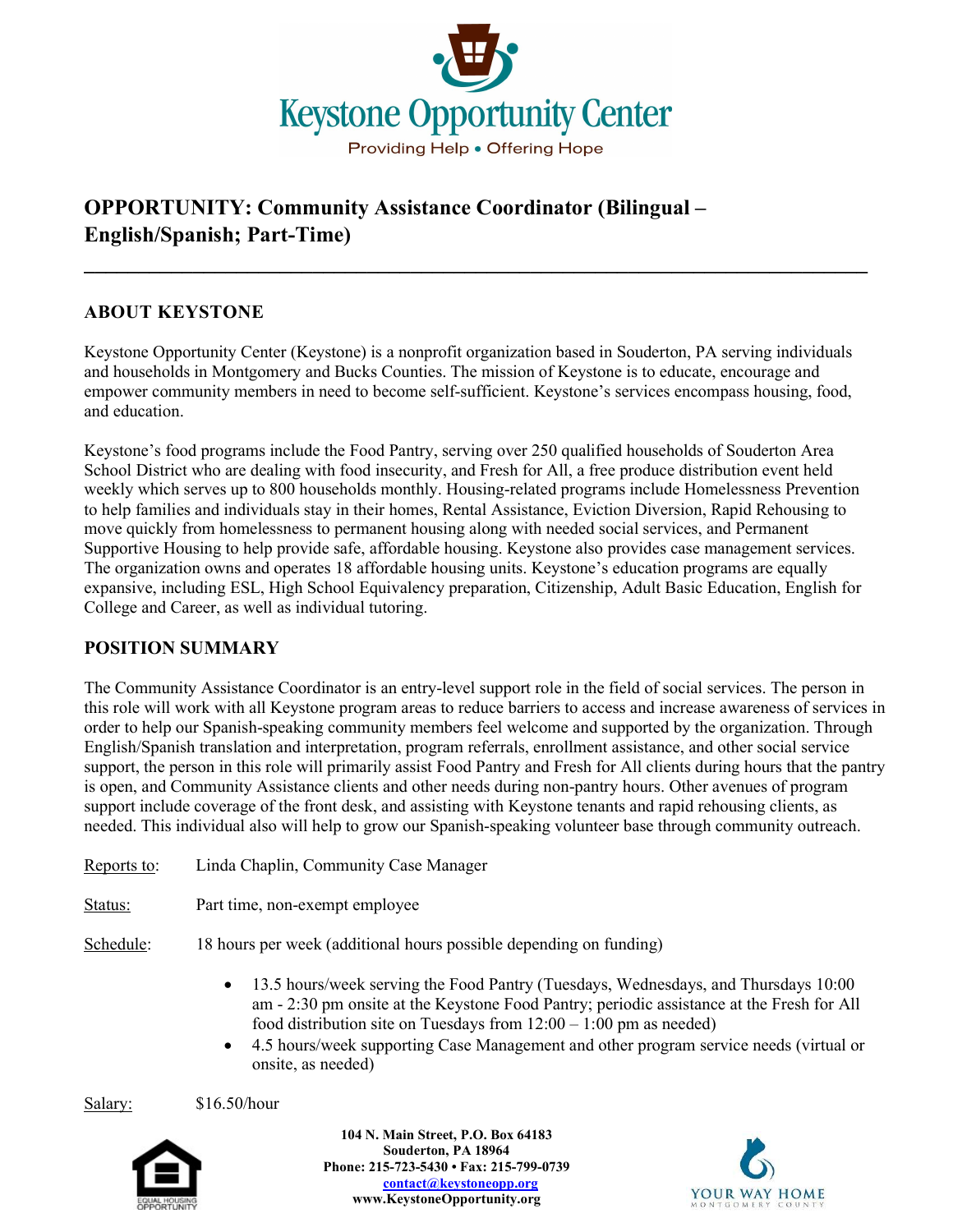Benefits: Part-time employees are eligible for PTO and Sick Time prorated based on actual hours worked as a part-time employee. In addition, Keystone offers a Simple IRA plan that includes an employer match of up to 3% of gross wages, with the employee's match pre-tax payroll deduction. Employees who receive at least \$5,000 in compensation annually are eligible to participate in the plan.

### DUTIES & RESPONSIBILITIES

#### Interpretation and Translation

- Provide real-time, in-person interpretation across Keystone services and departments, as needed
- Translate written content from English into Spanish for general client needs (e.g., website, forms, signage)
- Translate press releases/other marketing materials for Spanish-language media
- Provide Spanish-language options on Keystone's phone menu and recorded messages

#### Food Insecurity Services

- Provide on-site support of Food Pantry and Fresh for All services, including intake and registration, particularly for Spanish-speaking clients
- Triage clients to respective departments from phone calls, front desk, emails, web forms, etc.
- Assist with food drives, food drop offs, and Fresh For All food distributions
- Inform the selection and availability of culturally relevant foods for the Pantry and Fresh For All programs, to meet the needs of Spanish-speaking clients
- Assist with food inventorying, food storage, and daily pantry distributions, as needed

#### Community Assistance – Public Benefits Access

- Learn about area social service agencies and what they offer
- Respond to phone calls, emails, walk-ins for Community Assistance
- Assist clients with online/hard copy applications for SNAP, MA, WIC, LIHEAP, HUD Housing, retirement/senior centers, and others
- Work with area employers to support Spanish-speaking individuals with employment application process
- Refer clients to appropriate social service agencies/resources at the direction of supervisor

#### Community Relations

- Conduct outreach to Spanish-speaking communities to communicate the availability of Keystone programs, recruit Spanish-language volunteers, and liaise with Spanish-language donors
- Support Keystone's relationships with community partners such as Souderton Area School District and area faith-based organizations, HIAS, ACLAMO, Manos Unidas Multi Service, churches, local businesses, and local HUD housing developments
- Attend community meetings on behalf of Keystone

#### Data Tracking

- Track the number of Spanish-speaking individuals utilizing Keystone services
- Quantify the value of services provided to Spanish-speaking clients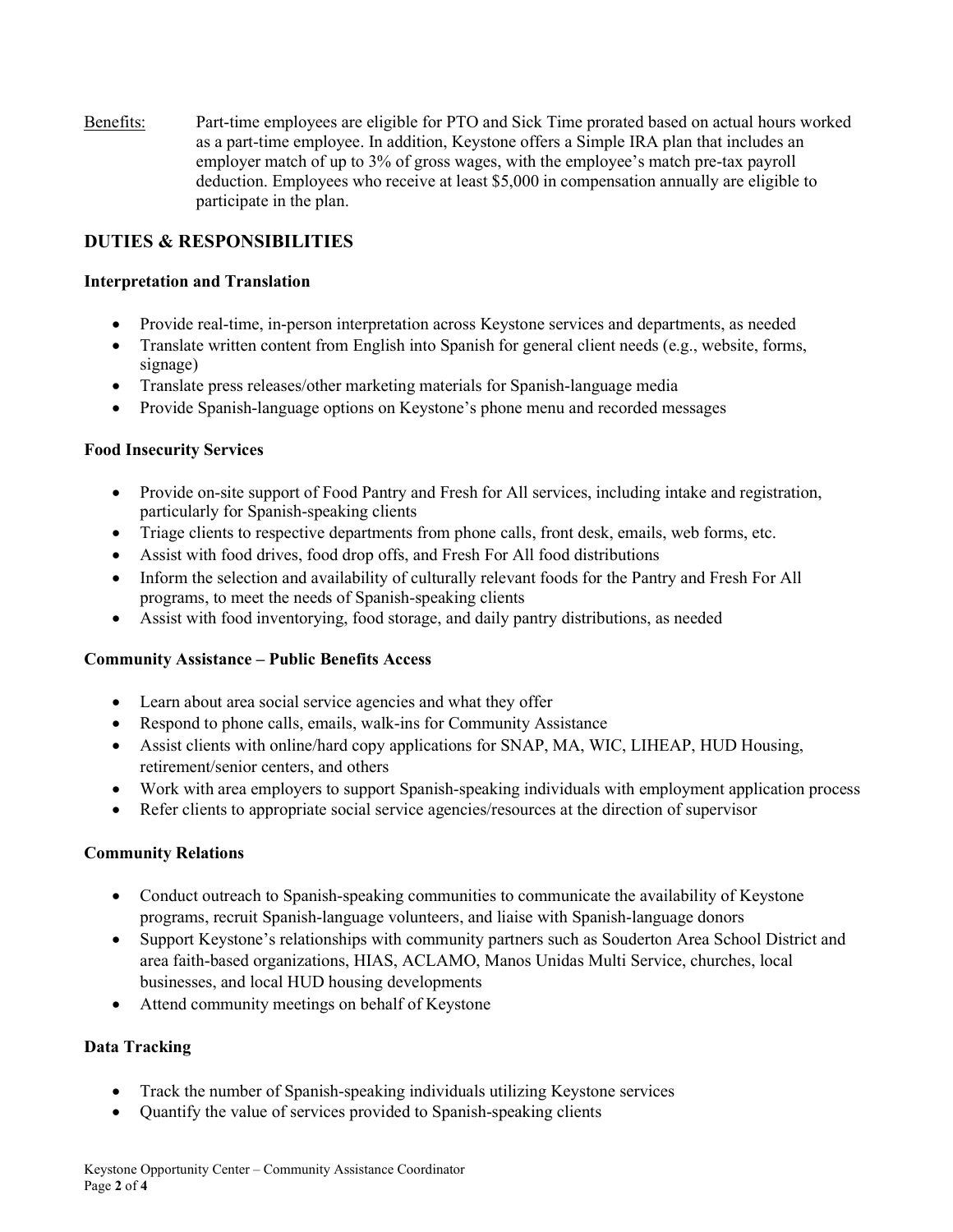- Request and compile feedback to assess perceived value of offered services and how Keystone can improve our services
- Record data for daily / monthly reporting purposes

#### General Team Functions

- Act as resource for Keystone staff, offering counsel to help make Keystone a more welcoming organization to the Spanish-speaking community, and increasing staff knowledge/awareness of the cultural needs of Spanish-speaking clients/students/volunteers/donors
- Attend departmental meetings
	- o Housing staff meetings
	- o Joshua House meetings
	- o Food Pantry meetings
	- o Community Assistance meetings
- Attend training seminars
- Serve as Front Desk receptionist as needed
- Perform additional duties as may be assigned

# REQUIRED QUALIFICATIONS

- Bilingual in English and Spanish (strong writing, speaking, and interpretation skills)
- Bachelor's Degree or equivalent combination of education, training, and experience
- Strong interpersonal skills; able to work cooperatively with people of all ages, ethnic backgrounds, socioeconomic levels
- Able to maintain the strictest confidentiality standards regarding client and organizational information
- Professional, friendly demeanor
- Team approach to work
- Able to meet deadlines, prioritize, and model excellent time management skills
- Able to work effectively in both virtual and in person environments
- Heart for dealing with low-income community
- Access to a reliable transportation to meet work responsibilities
- Working knowledge of computer software applications, including Microsoft Word, Excel, Outlook, Zoom, WebEx and PowerPoint
- Commitment to the mission of Keystone Opportunity Center, assisting others in addressing food insecurity, housing instability, and financial insecurity

# WORKING CONDITIONS

- Lifting and carrying up to 40 lbs.
- Stair climbing
- Lifting, bending, stooping, sitting, and standing
- Extremes in temperature, humidity, light, and sound as some Mobile Pantry distributions (Fresh for All) are run outside, year round

# TO APPLY

Interested candidates must submit a resume as well as a cover letter that includes each of the following elements:

Why you are interested in the Community Assistance Coordinator position at Keystone